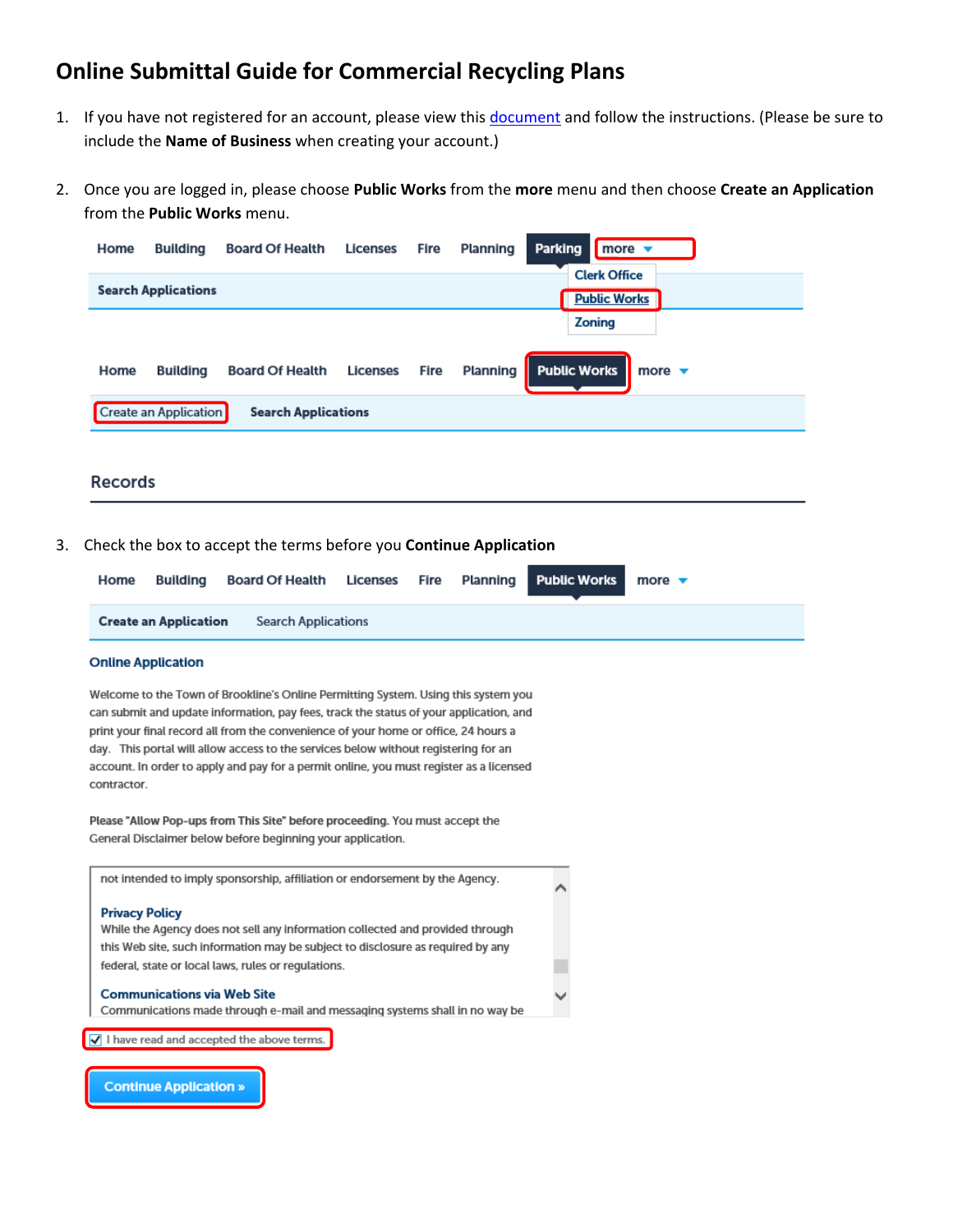4. On Physical Address, please enter the **Street No** and **Street Name** – NOTE: for best results, only enter the name of the street – not the type – IE '*Washington'* instead of '*Washington Street*' – click the **Search** button

\*indicates a required field.

## **Physical Address**

To search for a valid address in the system, just type in Street No. and Street Name without suffix (i.e. Washington). Then click the blue Search button. If you are not sure about the street number, just type in the street name without suffix, click the Search button and you will be prompted with a list of available addresses which match that name to choose from. If you know the suffix, please spell it out (i.e. Washington Street) in the street name field.

| * Street No.:            | * Street Name:       |       |
|--------------------------|----------------------|-------|
| Unit Type:<br>--Select-- | Unit No.:            |       |
| City:                    | State:<br>--Select-- | *Zip: |
| <b>Search</b>            | <b>Clear</b>         |       |

5. On Applicant, if you included your Business Name when registering for your account, please use the **Select from Account** button, otherwise click **Add New** and enter all of the information.

## **Applicant**

To add new contacts, click the Select from Account or Add New button. To edit a contact, click the Edit link. **Select from Account Add New Look Up** 

6. On Attachment, please upload the requested documentation using the **Add** button:

# **Attachment**

A. Waste audit. A description of the process by which recyclable materials are to be segregated from the waste, including what materials are to be separated Identification of how the recyclables will be collected and transported to a DEP certified recycling facility.

B. Information on the process used to notify and educate tenants/employees of the recycling requirements. Recycling haulers must be Brookline permitted and recycling processing facilities must be DEP certified.

The maximum file size allowed is 650 MB. HEIC;html;htm;mht;mhtml are disallowed file types to upload.

| Name                | Type | <b>Size</b> | Latest Update | Action |
|---------------------|------|-------------|---------------|--------|
| No records found.   |      |             |               |        |
|                     |      |             |               |        |
|                     |      |             |               |        |
| Select from Account |      |             |               |        |
|                     |      |             |               |        |